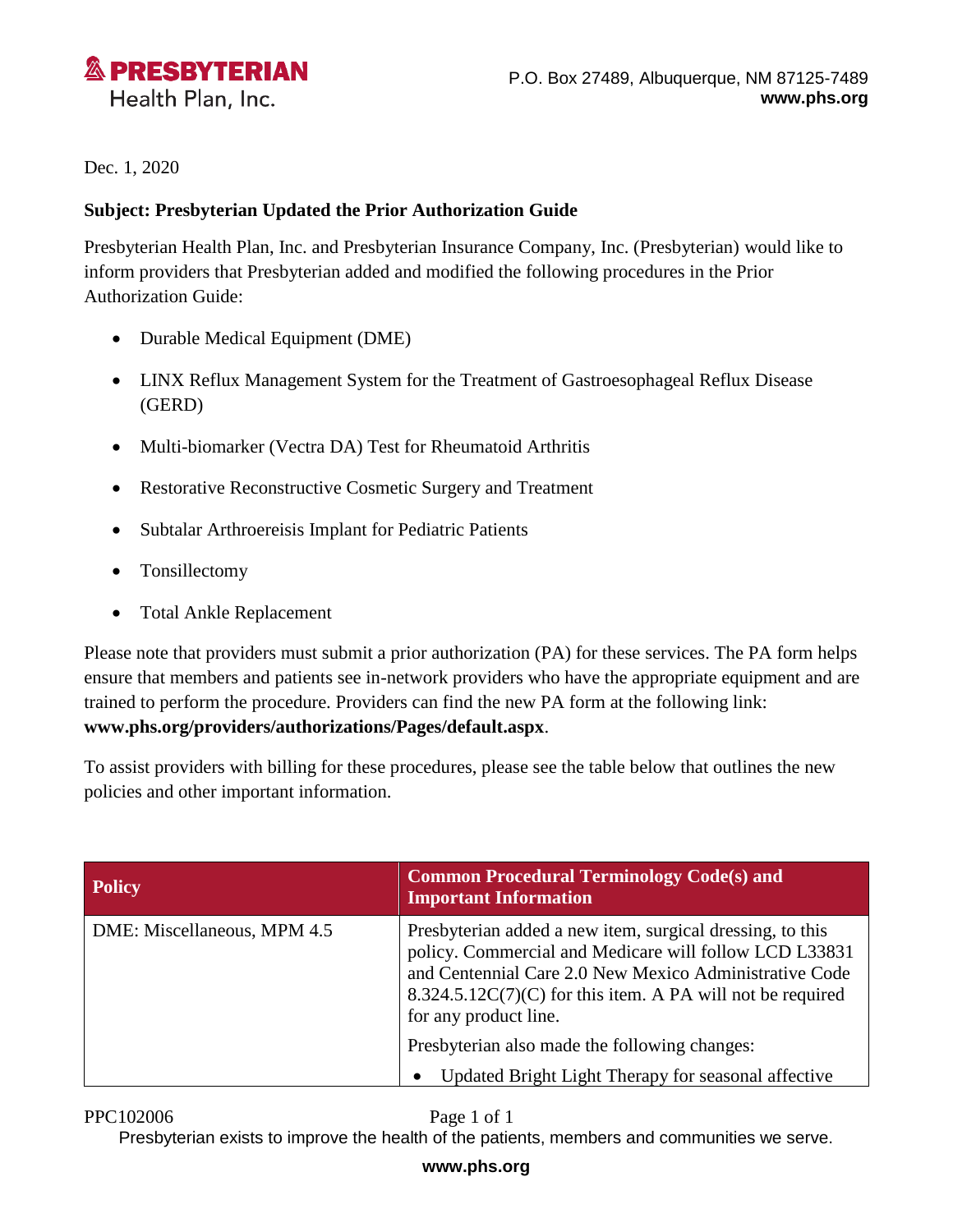| <b>Policy</b>                                                                 | <b>Common Procedural Terminology Code(s) and</b><br><b>Important Information</b>                                                                                                                                                                                                                                                                 |
|-------------------------------------------------------------------------------|--------------------------------------------------------------------------------------------------------------------------------------------------------------------------------------------------------------------------------------------------------------------------------------------------------------------------------------------------|
|                                                                               | disorder to follow MCG B-803-T for all product lines.                                                                                                                                                                                                                                                                                            |
|                                                                               | Changed "compression hose" to "graduated<br>$\bullet$<br>compression hose/stocking." Additional criteria will<br>follow MCG A-0336 for commercial, NCD 280.1 for<br>Medicare and 8.324.5.12 for Centennial Care 2.0<br>members.                                                                                                                  |
| LINX Reflux Management System for<br>the Treatment of GERD, MPM 12.2          | Presbyterian deemed codes 43284 and 43285 investigational<br>and will deny these codes.                                                                                                                                                                                                                                                          |
| Multi-biomarker (Vectra DA) Test for<br>Rheumatoid Arthritis, MPM 42.0        | This is a new policy. Coverage is for Medicare only. Code<br>81490 will require a PA. It is intended to aid the assessment<br>of disease activity measurements for rheumatoid arthritis<br>and to help manage decisions in routine clinical care for<br>patients who have a confirmed diagnosis.                                                 |
| <b>Restorative Reconstructive Cosmetic</b><br>Surgery and Treatment, MPM 18.0 | Presbyterian added the following services:                                                                                                                                                                                                                                                                                                       |
|                                                                               | Facial, maxillofacial and oral reconstruction and<br>prosthetics.                                                                                                                                                                                                                                                                                |
|                                                                               | Reconstruction of eyelid: codes for this service include<br>$\bullet$<br>67950, 67966, 67971, 67973, 67974, 67975 and all will<br>require a PA.                                                                                                                                                                                                  |
|                                                                               | Prosthesis for eye and facial: applicable codes will not<br>require a PA.                                                                                                                                                                                                                                                                        |
|                                                                               | Presbyterian made changes to the following services:                                                                                                                                                                                                                                                                                             |
|                                                                               | Removal of benign skin: Presbyterian added codes<br>٠<br>96567, 96573, 96574, J7308 and J7309. A PA is not<br>required.                                                                                                                                                                                                                          |
|                                                                               | Destruction of actinic keratosis: Presbyterian will<br>follow NCD 250.4 for all product lines.                                                                                                                                                                                                                                                   |
|                                                                               | Presbyterian also added a list of non-covered codes for<br>common cosmetic procedures. The codes include 11950,<br>11951, 11952, 11954, 15786, 15787, 15819, 15824, 15825,<br>15826, 15832, 15833, 15834, 15835, 15836, 15837, 15838,<br>15839, 15876, 15877, 15878, 15879, 17340, 17360, 17380,<br>40500, 65760, 65765, 65767, 69090 and 69300. |
|                                                                               | We deleted codes D5916, D7950 and D7995 from this<br>policy.                                                                                                                                                                                                                                                                                     |
| Subtalar Arthroereisis Implant for<br>Pediatric Patients, MPM 19.6            | Presbyterian removed the coverage status. A review<br>concluded that subtalar arthroereisis and extraosseous<br>subtalar joint implantation are considered investigational<br>and not medically necessary. As of Sept. 23, 2020, they are<br>no longer a covered service. This policy was updated to a                                           |